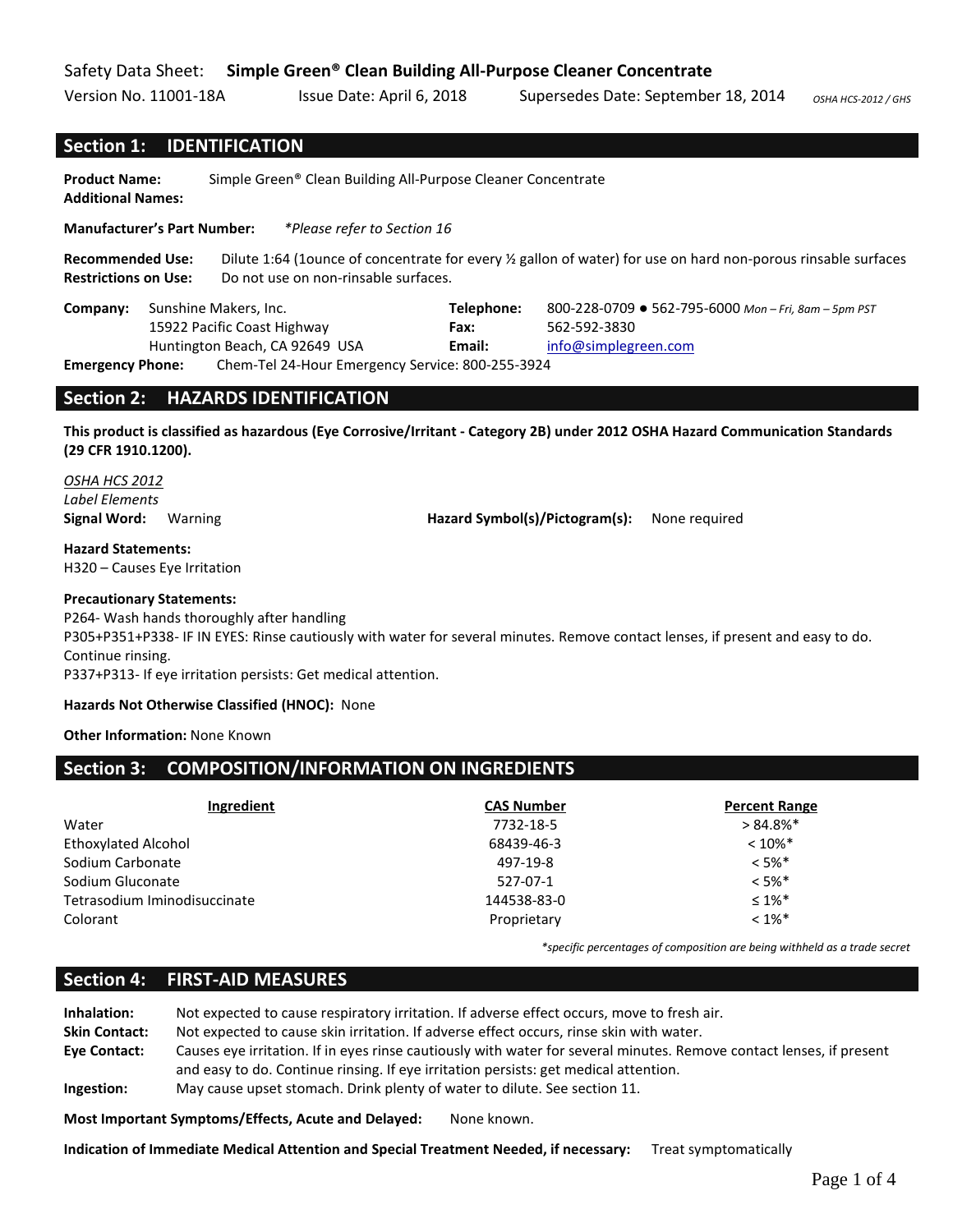Version No. 11001-18A Issue Date: April 6, 2018 Supersedes Date: September 18, 2014 OSHA HCS-2012 / GHS

### **Section 5: FIRE-FIGHTING MEASURES**

**Suitable & Unsuitable Extinguishing Media:** Use Dry chemical, CO2, water spray or "alcohol" foam. Avoid high volume jet water. **Specific Hazards Arising from Chemical:** In event of fire, fire created carbon oxides may be formed. **Special Protective Actions for Fire-Fighters:** Wear positive pressure self-contained breathing apparatus; Wear full protective clothing.

*This product is non-flammable. See Section 9 for Physical Properties.*

# **Section 6: ACCIDENTAL RELEASE MEASURES**

**Personal Precautions, Protective Equipment and Emergency Procedures:** 

*For non-emergency personnel:* See section 8 – personal protection.

*For emergency responders:* Avoid eye contact. *S*afety goggles suggested if splashing or misting is likely to occur.

**Environmental Precautions:** Do not allow into open waterways and ground water systems.

**Methods and Materials for Containment and Clean Up:** Dike or soak up with inert absorbent material. See section 13 for disposal considerations.

### **Section 7: HANDLING AND STORAGE**

**Precautions for Safe Handling:** Ensure adequate ventilation. Keep out of reach of children. Keep away from heat, sparks, open flame and direct sunlight. Do not pierce any part of the container. Do not mix or contaminate with any other chemical. Do not eat, drink or smoke while using this product.

**Conditions for Safe Storage including Incompatibilities:** Keep container tightly closed. Keep in cool dry area. Avoid prolonged exposure to sunlight. Do not store at temperatures above 95°F (35°C) or freezing temperatures.

# **Section 8: EXPOSURE CONTROLS / PERSONAL PROTECTION**

**Exposure Limit Values:** No components listed with TWA or STEL values under OSHA or ACGIH.

**Appropriate Engineering Controls:** Showers, eyewash stations, ventilation systems

#### **Individual Protection Measures / Personal Protective Equipment (PPE)**

| Eye Contact:                    | No PPE required. |  |  |
|---------------------------------|------------------|--|--|
| Respiratory:                    | No PPE required. |  |  |
| Skin Contact:                   | No PPE required. |  |  |
| General Hygiene Considerations: |                  |  |  |

General Hygiene Considerations: Wash thoroughly after handling and before eating or drinking.

# **Section 9: PHYSICAL AND CHEMICAL PROPERTIES**

| Appearance:                                                            | Green Liquid                    | Partition Coefficient: n-octanol/water:                  | Not determined                               |
|------------------------------------------------------------------------|---------------------------------|----------------------------------------------------------|----------------------------------------------|
| Odor:                                                                  | No added fragrance              | <b>Autoignition Temperature:</b>                         | Non-flammable                                |
| <b>Odor Threshold:</b>                                                 | Not determined                  | <b>Decomposition Temperature:</b>                        | $95^{\circ}$ F                               |
| pH (Concentrate):                                                      | $11.0 - 11.5$                   | Viscosity:                                               | Like water                                   |
| pH (Use-solution):                                                     | $9.0 - 10.0$                    | <b>Specific Gravity:</b>                                 | $1.025 - 1.05$                               |
| <b>Freezing Point:</b>                                                 | $0^{\circ}$ C (32 $^{\circ}$ F) | VOCs:                                                    |                                              |
| <b>Boiling Point &amp; Range:</b>                                      | 101°C (213.8°F)                 | SCAQMD 304-91 / EPA 24:<br>Not tested                    |                                              |
| <b>Flash Point:</b>                                                    | > 100°C (212°F); Non-flammable  | CARB Method 310**:<br>0.0 g/L                            | $0.0$ lb/gal<br>$0.0\%$                      |
| <b>Evaporation Rate:</b>                                               | Not determined                  |                                                          | **Water & fragrance exemption in calculation |
| Flammability (solid, gas):                                             | Not applicable                  | SCAQMD Method 313:<br>Not tested                         |                                              |
| <b>Upper/Lower Flammability or Explosive Limits:</b><br>Not applicable |                                 | <b>VOC Composite Partial Pressure:</b><br>Not determined |                                              |
| <b>Vapor Pressure:</b>                                                 | Not determined                  | <b>Relative Density:</b>                                 | $8.548 - 8.757$ lb/gal                       |
| <b>Vapor Density:</b>                                                  | Not determined                  | Solubility:                                              | 100% in water                                |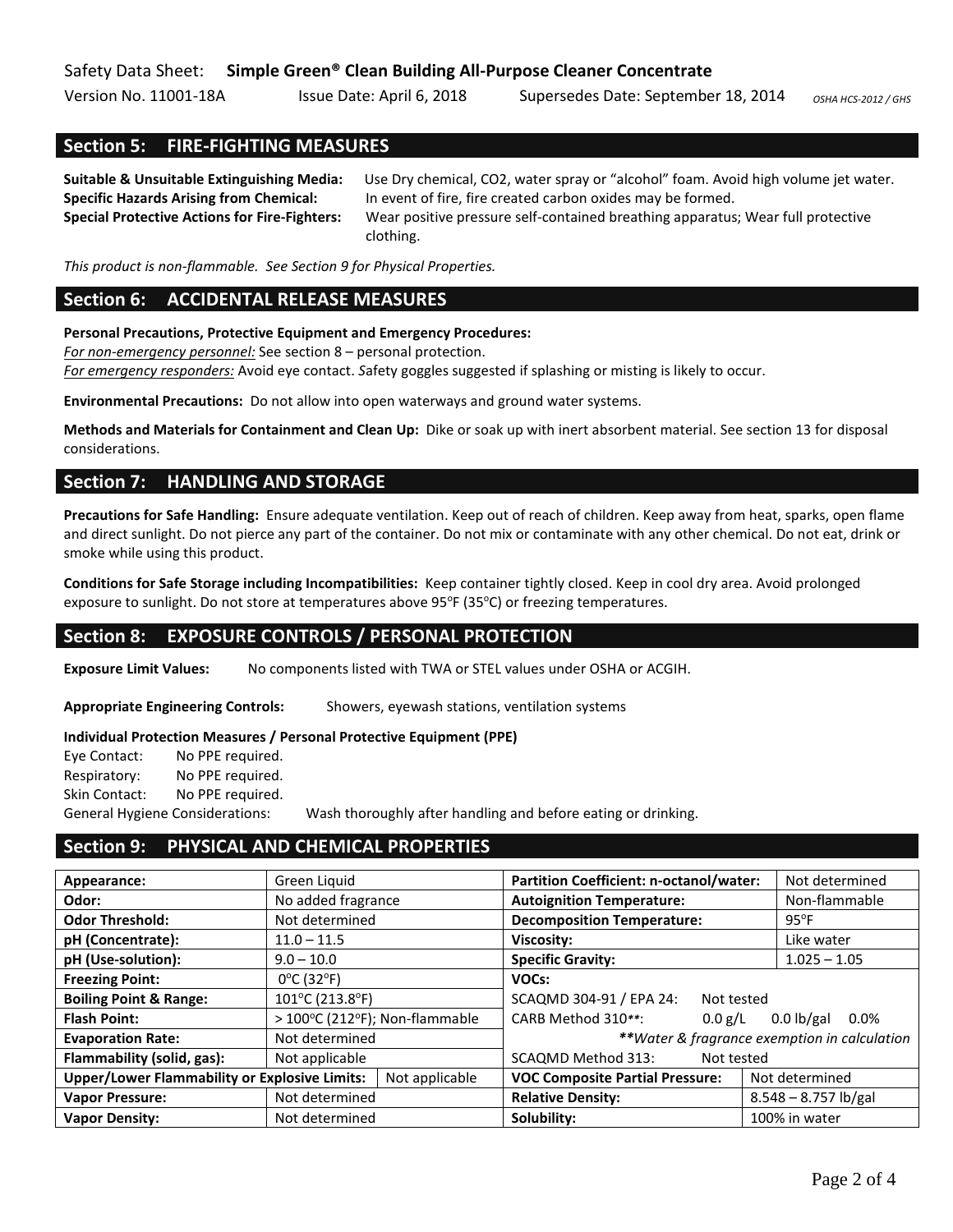# Safety Data Sheet: **Simple Green® Clean Building All-Purpose Cleaner Concentrate**

Version No. 11001-18A Issue Date: April 6, 2018 Supersedes Date: September 18, 2014 OSHA HCS-2012 / GHS

### **Section 10: STABILITY AND REACTIVITY**

| <b>Reactivity:</b>                         | Non-reactive.                                                                       |
|--------------------------------------------|-------------------------------------------------------------------------------------|
| <b>Chemical Stability:</b>                 | Stable under normal conditions $70^{\circ}F(21^{\circ}C)$ and 14.7 psig (760 mmHg). |
| <b>Possibility of Hazardous Reactions:</b> | None known.                                                                         |
| <b>Conditions to Avoid:</b>                | Excessive heat or cold.                                                             |
| <b>Incompatible Materials:</b>             | Do not mix with oxidizers, acids, bathroom cleaners, or disinfecting agents.        |
| <b>Hazardous Decomposition Products:</b>   | Normal products of combustion - CO, CO2.                                            |

### **Section 11: TOXICOLOGICAL INFORMATION**

| Likely Routes of Exposure: | Inhalation -<br>Skin Contact - | Overexposure may cause headache.<br>Not expected to cause irritation, repeated contact may cause dry skin. |
|----------------------------|--------------------------------|------------------------------------------------------------------------------------------------------------|
|                            | <b>Eve Contact -</b>           | Causes eye irritation.                                                                                     |
|                            | Ingestion -                    | May cause upset stomach.                                                                                   |

*Symptoms related to the physical, chemical and toxicological characteristics:* no symptoms expected under typical use conditions. *Delayed and immediate effects and or chronic effects from short term exposure:* no symptoms expected under typical use conditions. *Delayed and immediate effects and or chronic effects from long term exposure:* headache, dry skin, or skin irritation may occur. *Interactive effects:* Not known.

| <b>Numerical Measures of Toxicity</b> |                                  |                                                                                                                                |  |  |
|---------------------------------------|----------------------------------|--------------------------------------------------------------------------------------------------------------------------------|--|--|
| <b>Acute Toxicity:</b>                | Oral $LD_{50}$ (rat)             | $>$ 5 g/kg body weight                                                                                                         |  |  |
|                                       | Dermal LD <sub>50</sub> (rabbit) | > 5 g/kg body weight<br>Calculated via OSHA HCS 2012 / Globally Harmonized System of Classification and Labelling of Chemicals |  |  |
| <b>Skin Corrosion/Irritation:</b>     |                                  | Non-irritant per Dermal Irritection® assay modeling. No animal testing performed.                                              |  |  |
| <b>Eye Damage/Irritation:</b>         |                                  | Irritant per Ocular Irritection <sup>®</sup> assay modeling. No animal testing performed.                                      |  |  |
| <b>Germ Cell Mutagenicity:</b>        |                                  | Mixture does not classify under this category.                                                                                 |  |  |
| Carcinogenicity:                      |                                  | Mixture does not classify under this category.                                                                                 |  |  |
| <b>Reproductive Toxicity:</b>         |                                  | Mixture does not classify under this category.                                                                                 |  |  |
| <b>STOT-Single Exposure:</b>          |                                  | Mixture does not classify under this category.                                                                                 |  |  |
| <b>STOT-Repeated Exposure:</b>        |                                  | Mixture does not classify under this category.                                                                                 |  |  |
| <b>Aspiration Hazard:</b>             |                                  | Mixture does not classify under this category.                                                                                 |  |  |

# **Section 12: ECOLOGICAL INFORMATION**

| <b>Ecotoxicity:</b>                   | Volume of ingredients used does not trigger toxicity classifications under the Globally Harmonized System of |                                                                       |                                                                         |  |
|---------------------------------------|--------------------------------------------------------------------------------------------------------------|-----------------------------------------------------------------------|-------------------------------------------------------------------------|--|
|                                       | Classification and Labelling of Chemicals.                                                                   |                                                                       |                                                                         |  |
| <b>Aquatic:</b>                       | Soda Ash:                                                                                                    | LC50 for fish, Daphnia and algae is found to be greater than 200 ppm. |                                                                         |  |
|                                       | Sodium Gluconate:                                                                                            |                                                                       | LC50 for fish, Daphnia and algae is found to be greater than 1,000 ppm. |  |
|                                       | Ethoxylated Alcohol:                                                                                         |                                                                       | LC50 for fish is found to be greater than 10 ppm.                       |  |
| Terrestrial:                          | Not tested on finished formulation.                                                                          |                                                                       |                                                                         |  |
| <b>Persistence and Degradability:</b> |                                                                                                              | Readily Biodegradable based on biodegradation profile of ingredients  |                                                                         |  |
|                                       |                                                                                                              | Soda Ash:                                                             | Inorganic. (degrades abiotically)                                       |  |
|                                       |                                                                                                              | Sodium Gluconate:                                                     | Readily biodegradable, 98% after 2 days.                                |  |
|                                       |                                                                                                              | Ethoxylated Alcohol:                                                  | Readily biodegradable, 73.8% in 28 days (per OECD 301D).                |  |
| <b>Bioaccumulative Potential:</b>     |                                                                                                              | No data available.                                                    |                                                                         |  |
| <b>Mobility in Soil:</b>              |                                                                                                              | No data available.                                                    |                                                                         |  |
| <b>Other Adverse Effects:</b>         |                                                                                                              | No data available.                                                    |                                                                         |  |
|                                       |                                                                                                              |                                                                       |                                                                         |  |

# **Section 13: DISPOSAL CONSIDERATIONS**

**Unused or Used Liquid:** May be considered hazardous in your area depending on usage and tonnage of disposal – check with local, regional, and or national regulations for appropriate methods of disposal.

**Empty Containers:** May be offered for recycling.

Never dispose of used degreasing rinsates into lakes, streams, and open bodies of water or storm drains.